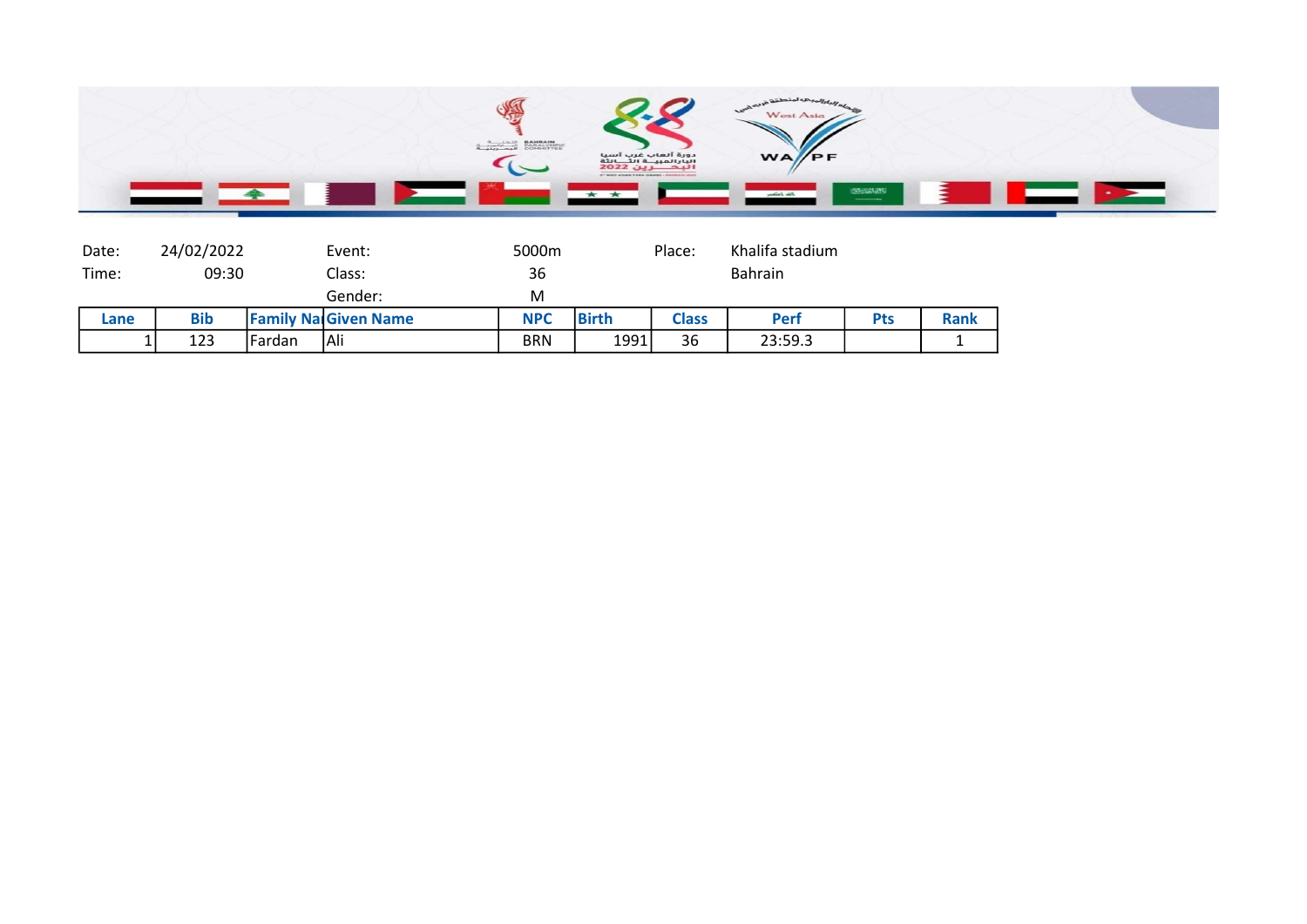

| Date: |                                | 24/02/2022 |                | Event:                      | 200 <sub>m</sub> |                      | Place:       | Khalifa stadium |             |      |
|-------|--------------------------------|------------|----------------|-----------------------------|------------------|----------------------|--------------|-----------------|-------------|------|
|       | Time:<br>16:00<br>Class:<br>11 |            | <b>Bahrain</b> |                             |                  |                      |              |                 |             |      |
|       |                                |            |                | Gender:                     | M                |                      |              |                 |             |      |
|       | Lane                           | <b>Bib</b> |                | <b>Family NarGiven Name</b> | <b>NPC</b>       | <b>Birth</b>         | <b>Class</b> | <b>IPerf</b>    | <b>IPts</b> | Rank |
|       |                                | 136        | <b>IAvade</b>  | <b>IMohammed</b>            | IRQ              | 1999 T11             |              | 23.34           |             |      |
|       |                                | 127        | Mohamed Husain |                             | <b>BRN</b>       | 1995 T <sub>11</sub> |              | 26.85           |             |      |
|       |                                | 103        | <b>Ahmed</b>   | Ali                         | <b>BRN</b>       | 1984 T11             |              | 28.34           |             |      |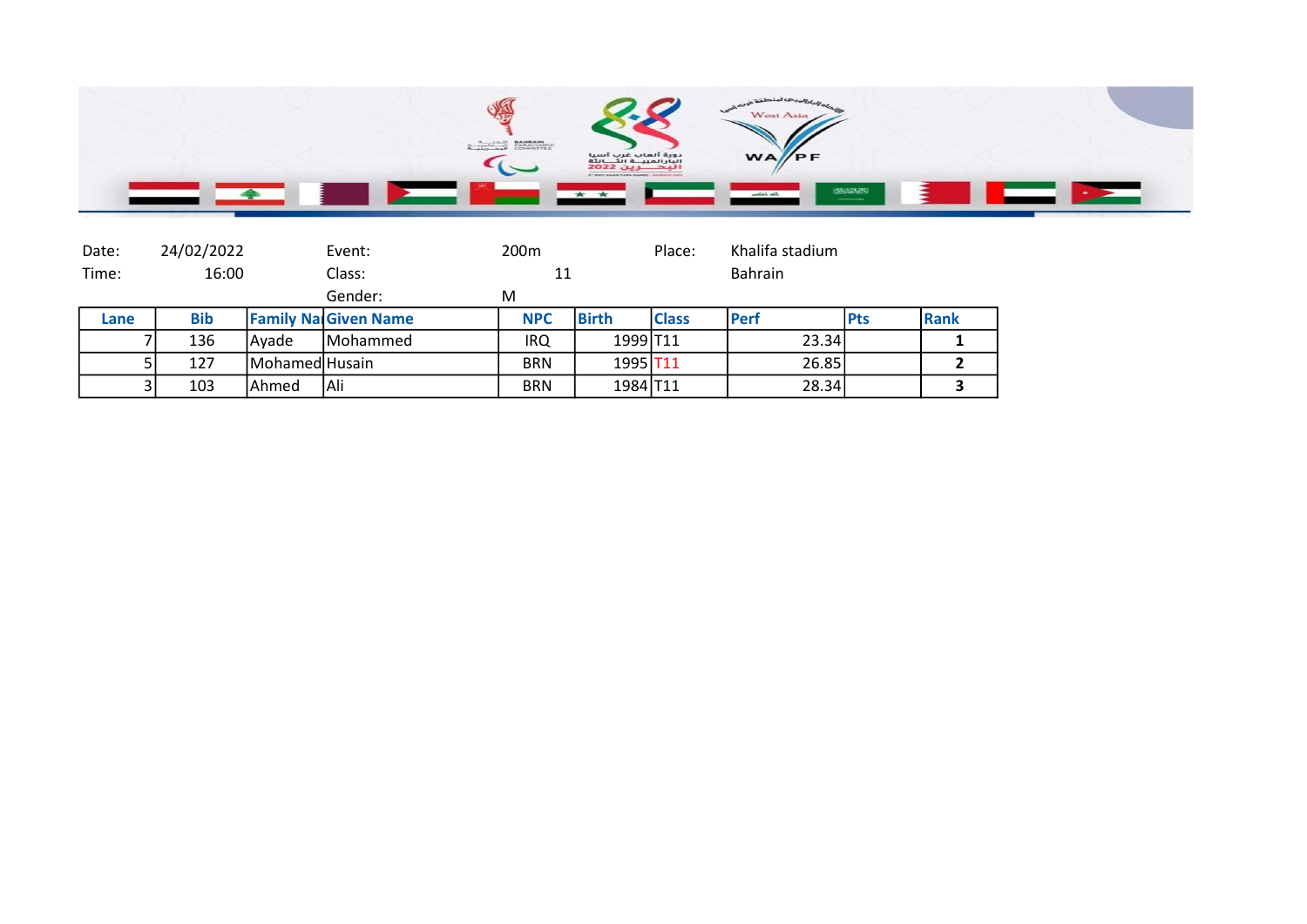

| Date:          | 24/02/2022 |          | Event:                      | 200 <sub>m</sub> |                      | Place:       | Khalifa stadium |              |      |
|----------------|------------|----------|-----------------------------|------------------|----------------------|--------------|-----------------|--------------|------|
| Time:          | 16:10      |          | Class:                      | 12/13            |                      |              | Bahrain         |              |      |
|                |            |          | Gender:                     | M                |                      |              |                 | wind: $-0.3$ |      |
| Lane           | <b>Bib</b> |          | <b>Family Na Given Name</b> | <b>NPC</b>       | <b>Birth</b>         | <b>Class</b> | <b>IPerf</b>    | <b>Pts</b>   | Rank |
| 3              | 135        | Zakareya | <b>Ahmed</b>                | <b>BRN</b>       | 1982 T13             |              | 26.62           |              |      |
| $\overline{4}$ | 137        | Al-gburi | Shakir                      | IRQ              | 1996 T <sub>13</sub> |              | 23.94           |              |      |
|                | 191        | Al Nahdi | Jasim                       | OMA              | 2003 T13             |              | <b>IDNS</b>     |              |      |

| Date: | 24/02/2022 |                 | Event:                      | 200 <sub>m</sub> |              | Place:       | Khalifa stadium |              |      |
|-------|------------|-----------------|-----------------------------|------------------|--------------|--------------|-----------------|--------------|------|
| Time: | 16:10      |                 | Class:                      | 12/13            |              |              | Bahrain         |              |      |
|       |            |                 | Gender:                     | M                |              |              |                 | wind: $-0.8$ |      |
| Lane  | <b>Bib</b> |                 | <b>Family NarGiven Name</b> | <b>NPC</b>       | <b>Birth</b> | <b>Class</b> | <b>IPerf</b>    | <b>Pts</b>   | Rank |
|       | 179        | l Hamieh        | <b>Hassan</b>               | LBN              | 1987 T12     |              | IDNS            |              |      |
|       | 189        | <b>Algasmi</b>  | Sager                       | OMA              | 1994 T12     |              | <b>IDNS</b>     |              |      |
|       | 190        | Al Rawahi Qusai |                             | OMA              | 2001 T12     |              | 24.61           |              |      |

| Date: | 24/02/2022 |                 | Event:                      | 200 <sub>m</sub> |              | Place:       | Khalifa stadium |             |             |
|-------|------------|-----------------|-----------------------------|------------------|--------------|--------------|-----------------|-------------|-------------|
| Time: | 16:10      |                 | Class:                      | 12/13            |              |              | <b>Bahrain</b>  |             |             |
|       |            |                 | Gender:                     | M                |              |              |                 |             |             |
| Lane  | <b>Bib</b> |                 | <b>Family Na Given Name</b> | <b>NPC</b>       | <b>Birth</b> | <b>Class</b> | <b>IPerf</b>    | <b>IPts</b> | <b>Rank</b> |
|       | 137        | Al-gburi        | <b>Shakir</b>               | IRQ              | 1996 T13     |              | 23.94           | 698         |             |
|       | 190        | Al Rawahi Qusai |                             | OMA              | 2001 T12     |              | 24.61           | 594         |             |
|       | 135        | Zakareya        | <b>Ahmed</b>                | <b>BRN</b>       | 1982 T13     |              | 26.62           | 220         | ີ           |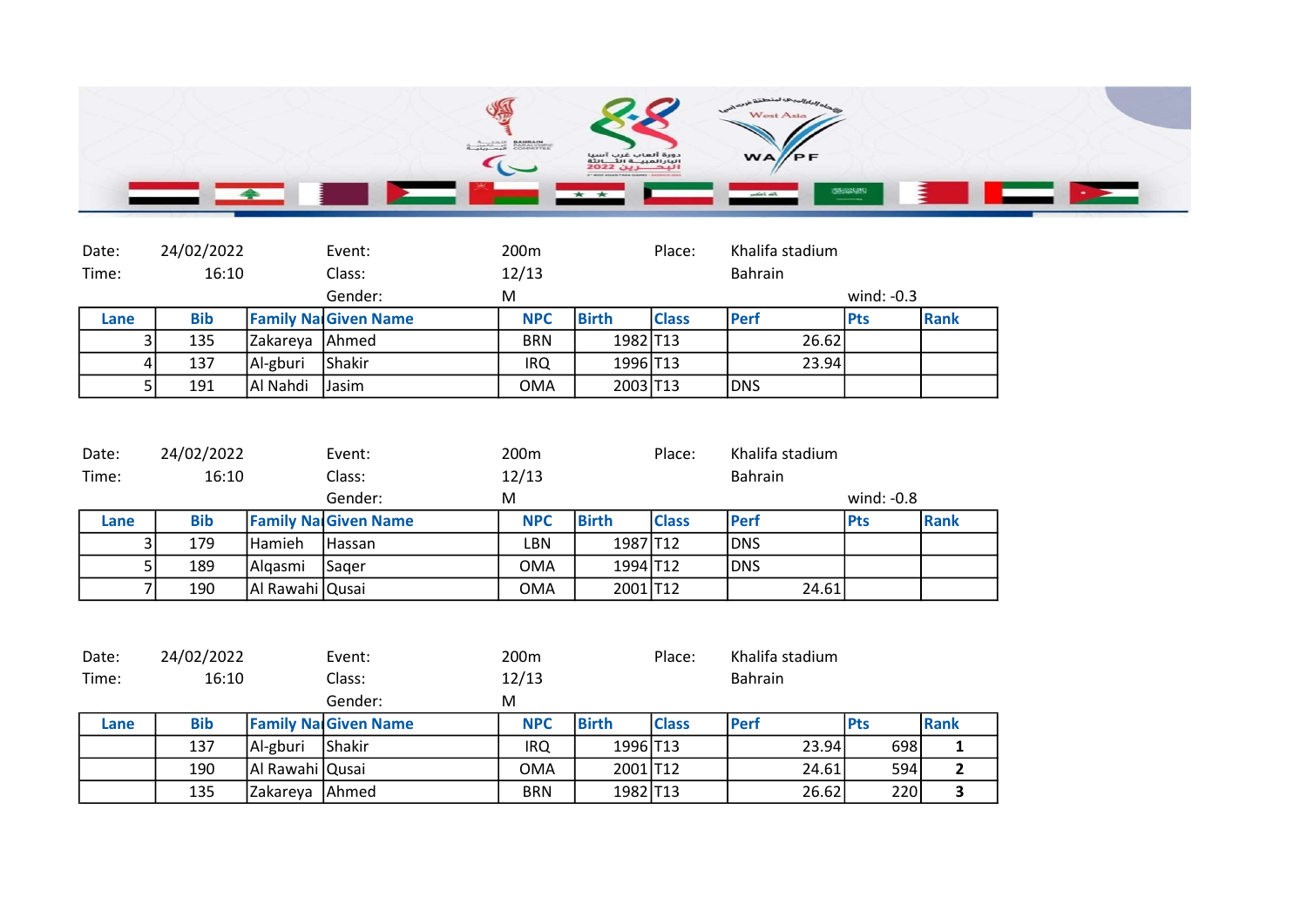

| Date: | 24/02/2022 | Event:  | 200m  | Place: | Khalifa stadium |  |
|-------|------------|---------|-------|--------|-----------------|--|
| Time: | 16:30      | Class:  | 35/36 |        | <b>Bahrain</b>  |  |
|       |            | Gender: | M     |        |                 |  |
|       |            |         |       |        | wind: $-0.6$    |  |

| Lane | <b>Bib</b> |                   | <b>Family Nal Given Name</b> | <b>NPC</b> | <b>Birth</b> | <b>Class</b> | Perf     | <b>Pts</b> | <b>Rank</b> |
|------|------------|-------------------|------------------------------|------------|--------------|--------------|----------|------------|-------------|
| 41   | 188        | Al Harrasi   Taha |                              | <b>OMA</b> | 1993         | T36          | 00:26.32 |            |             |
|      | 194        | <b>Alzadiali</b>  | <b>IHatem</b>                | <b>OMA</b> | 2003         | T36          | 00:28.11 |            |             |
| วเ   | 124        | lHasan            | Sadeg                        | <b>BRN</b> | 2000         | T36          | 00:32.34 |            |             |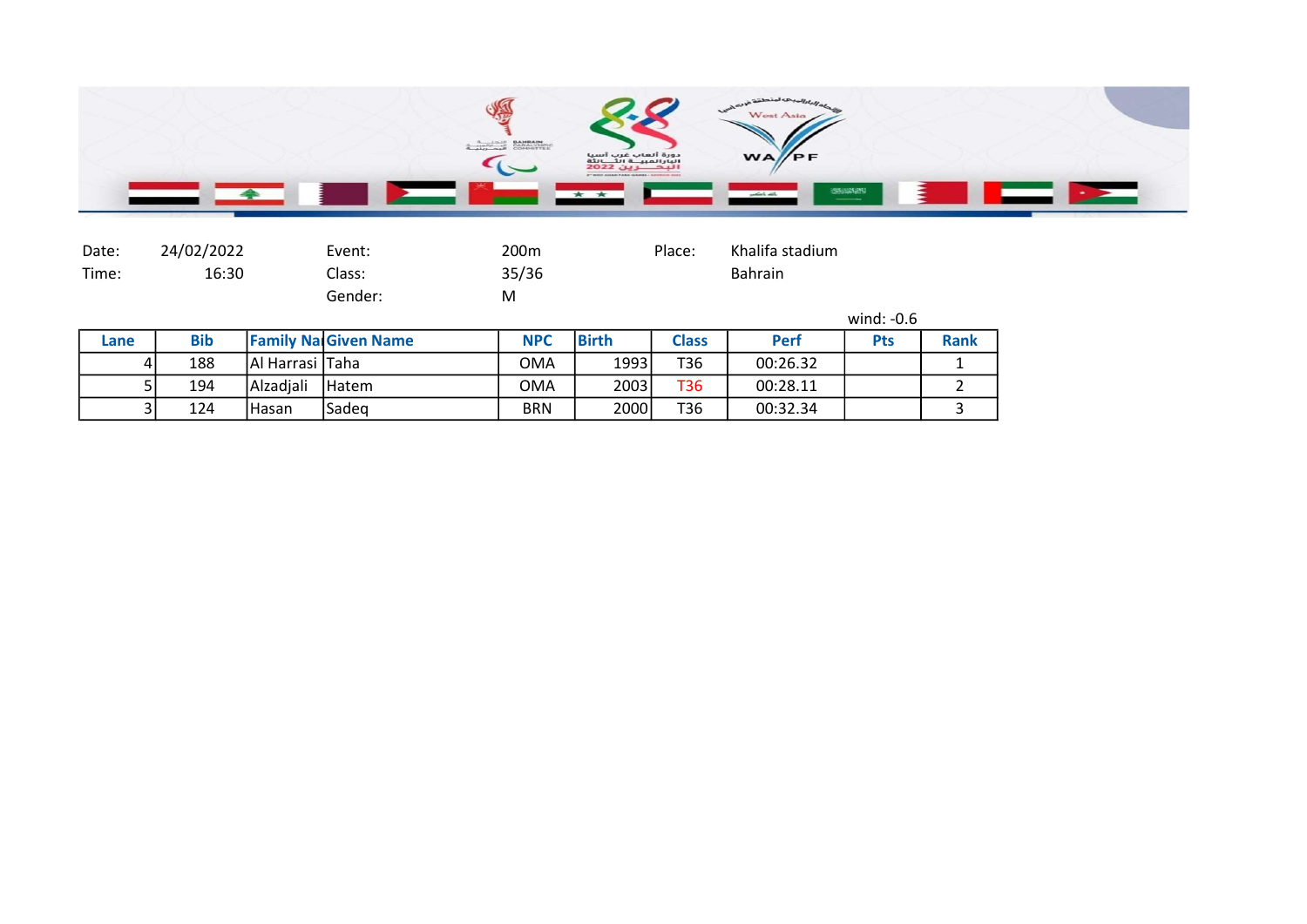

| Date: | 24/02/2022 | Event:  | 200m     | Place:       | Khalifa stadium |
|-------|------------|---------|----------|--------------|-----------------|
| Time: | 16:40      | Class:  | 37/38/64 |              | <b>Bahrain</b>  |
|       |            | Gender: | М        | wind: $+0.5$ |                 |

| Lane | <b>Bib</b> |                    | <b>Family Na Given Name</b> | <b>NPC</b> | <b>Birth</b> | <b>Class</b> | Perf       | <b>Pts</b> | <b>Rank</b> |
|------|------------|--------------------|-----------------------------|------------|--------------|--------------|------------|------------|-------------|
|      | 141        | Al-Rikabi Ali      |                             | IRQ.       | 1993         | T38          | 00:23.74   | 844        |             |
|      | 153        | l Alnakhli         | <b>IAli</b>                 | KSA        | 2000         | T37          | 00:24.94   | 772        |             |
|      | 143        | Al-Darraji   Abbas |                             | IRQ        | 1991         | T38          | 00:25.16   | 611        |             |
|      | 121        | lAshoor            | Saved                       | <b>BRN</b> | 2000         | T37          | 00:28.03   | 259        |             |
|      | 102        | Abuseter           | <b>JAhmed</b>               | <b>BRN</b> | 2000         | T37          | 00:29.89   | 68         |             |
| 6    | 180        | Arz                | <b>Zahreddine</b>           | LBN        | 1998         | T64          | <b>DNS</b> |            |             |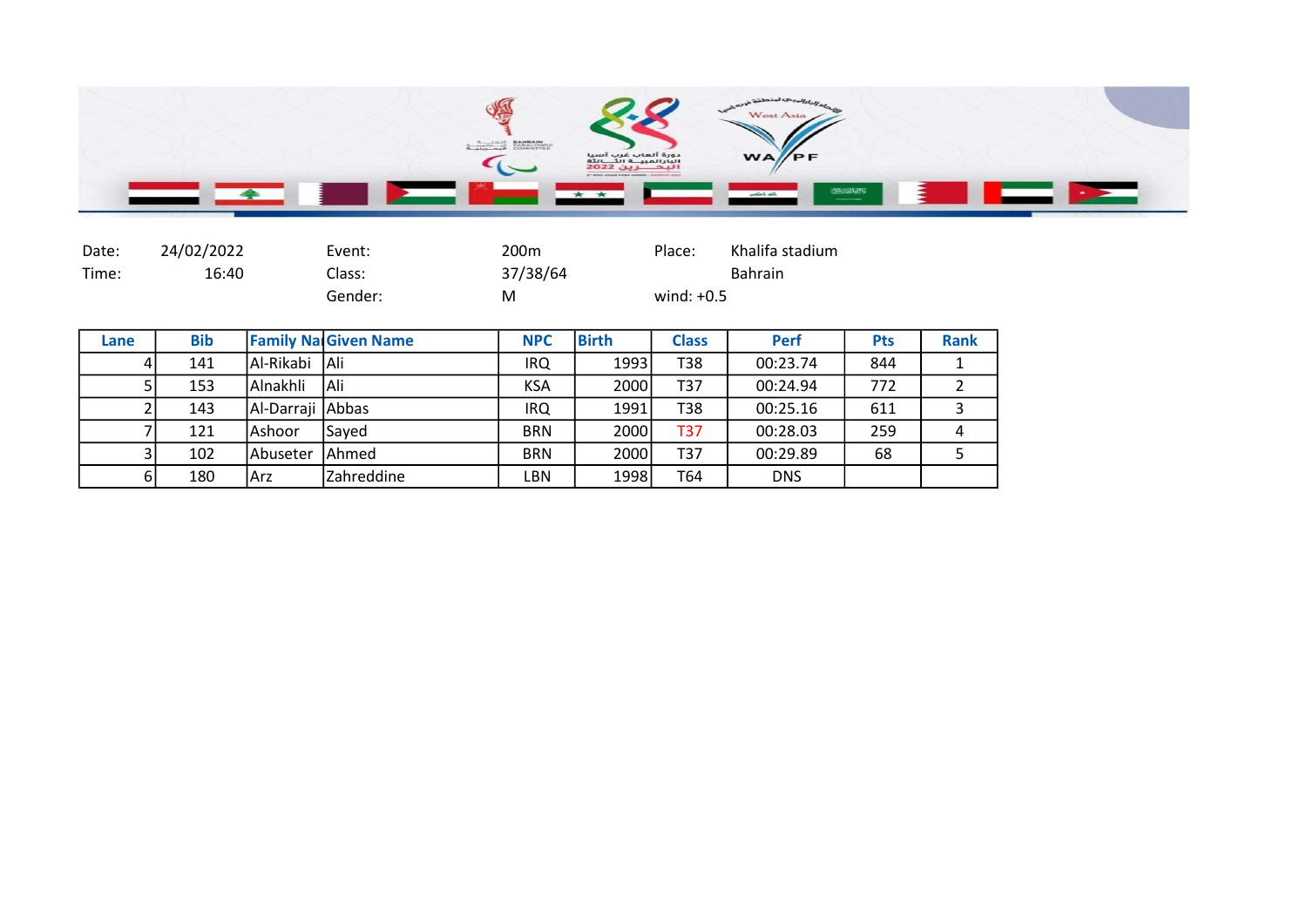

| Date: | 24/02/2022 | Event:  | 200m  | Place:       | Khalifa stadium |
|-------|------------|---------|-------|--------------|-----------------|
| Time: | 16:50      | Class:  | 46/47 |              | <b>Bahrain</b>  |
|       |            | Gender: | M     | $Wind: -1.2$ |                 |

| Lane | <b>Bib</b> |                   | <b>Family Na Given Name</b> | <b>NPC</b> | <b>Birth</b> | <b>Class</b> | <b>IPerf</b> | <b>IPts</b> | Rank           |
|------|------------|-------------------|-----------------------------|------------|--------------|--------------|--------------|-------------|----------------|
| ы    | 193        | Almuqaibli Saif   |                             | <b>OMA</b> | 1996 T47     |              | 0:24.31      | 622         |                |
|      | 100        | Alblooshi  Yahya  |                             | UAE        | 1994 T46     |              | 0:25.14      | 467         | $\overline{2}$ |
|      | 119        | Alyasi            | Elyas                       | <b>BRN</b> | 2000 T47     |              | 0:25.36      | 427         | 3 <sup>1</sup> |
|      | 110        | lAlmal            | Mohamed                     | <b>BRN</b> | 2000 T46     |              | 0:28.70      | 36          | $\vert$        |
|      | 192        | Aldarmaki Haytham |                             | <b>OMA</b> | 1990 T46     |              | <b>DNS</b>   |             |                |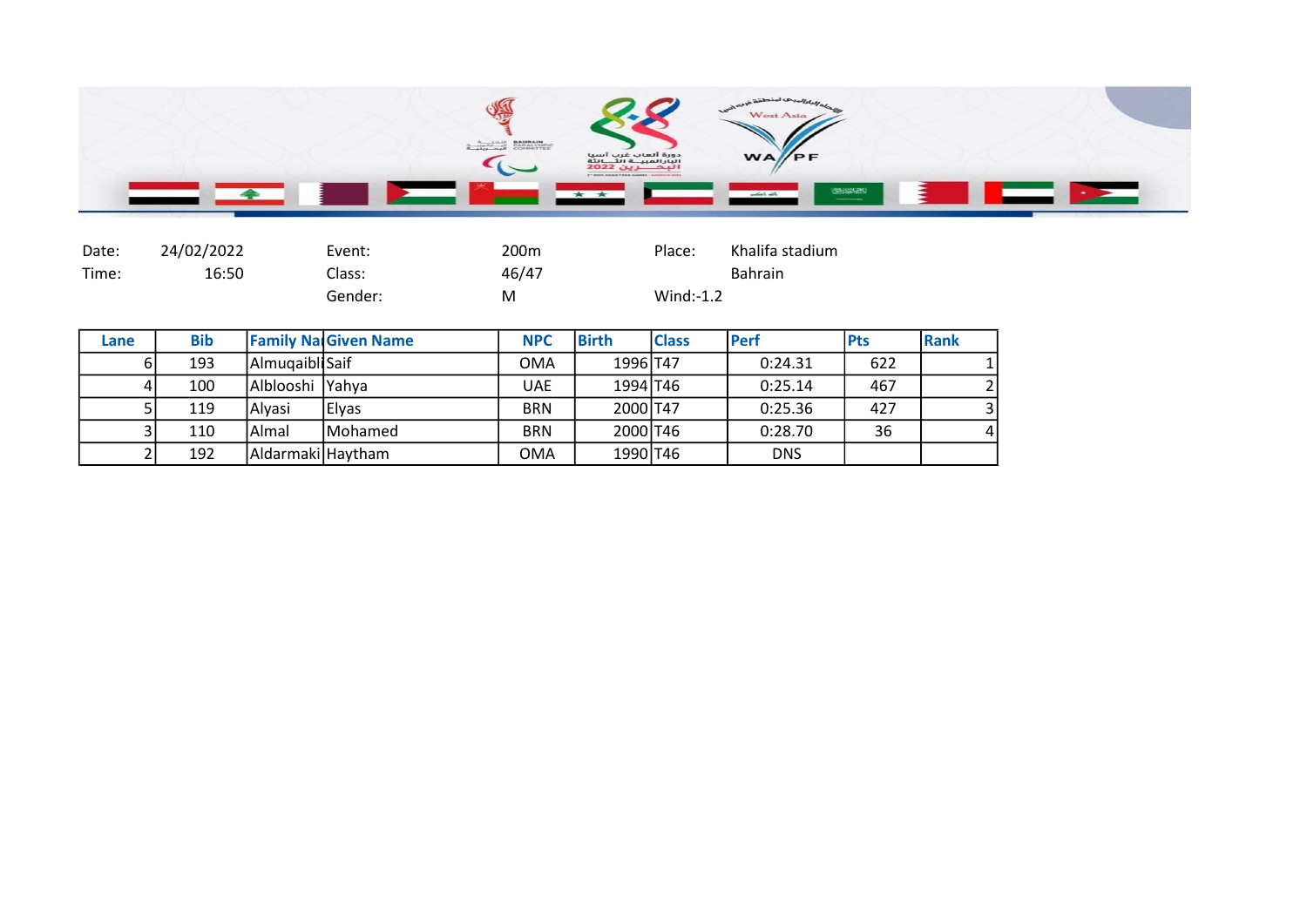

| Date: | 24/02/2022 | Event:  | 200m | Place:       | Khalifa stadium |
|-------|------------|---------|------|--------------|-----------------|
| Time: | 17:00      | Class:  | 35   |              | <b>Bahrain</b>  |
|       |            | Gender: | w    | $Wind: -1.0$ |                 |

| Lane | <b>Bib</b> |         | <b>Family NalGiven Name</b> | <b>NPC</b> | <b>Birth</b> | <b>Class</b> | Peri     | <b>Pts</b> | Rank |
|------|------------|---------|-----------------------------|------------|--------------|--------------|----------|------------|------|
| 4    | 147        | ISuwaed | l Fatimah                   | IRQ        | 2007 T35     |              | 00:34.22 |            |      |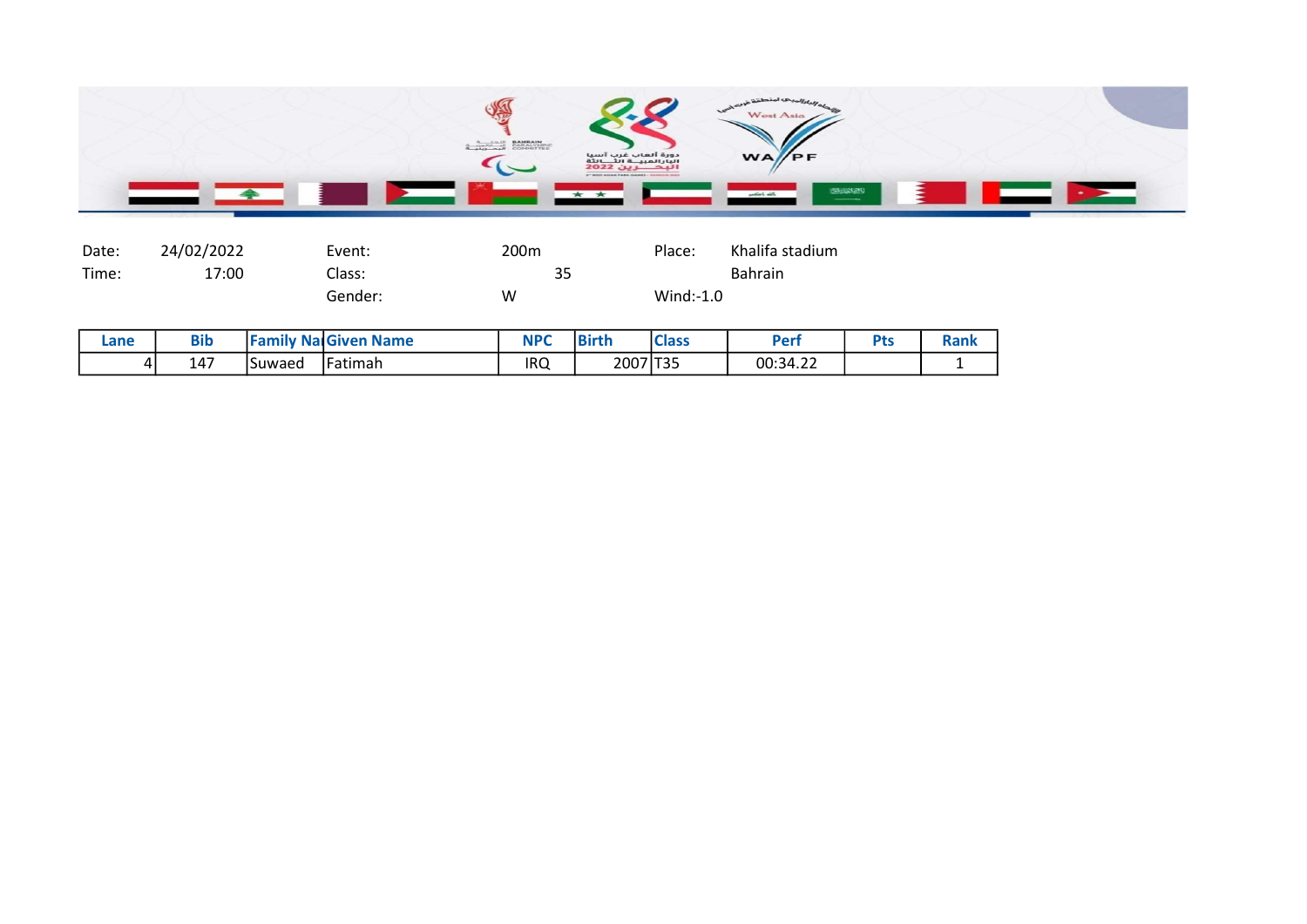

| Date: | 24/02/2022 |                  | Event:                      | 200 <sub>m</sub> |              | Place:       | Khalifa stadium |              |             |
|-------|------------|------------------|-----------------------------|------------------|--------------|--------------|-----------------|--------------|-------------|
| Time: | 17:10      |                  | Class:                      | 33/51            |              |              | Bahrain         |              |             |
|       |            |                  | Gender:                     | M                |              |              |                 |              |             |
|       |            |                  |                             |                  |              |              |                 | wind: $+0.4$ |             |
| Lane  | <b>Bib</b> |                  | <b>Family NalGiven Name</b> | <b>NPC</b>       | <b>Birth</b> | <b>Class</b> | <b>Perf</b>     | <b>Pts</b>   | <b>Rank</b> |
|       | 117        | lAlshook         | <b>IMohamed</b>             | <b>BRN</b>       | 1991         | T51          | 0:51.89         | 25           |             |
|       | 111<br>3١  | Almoadhe Ebrahim |                             | <b>BRN</b>       | 2001         | T33          | 0:49.19         |              |             |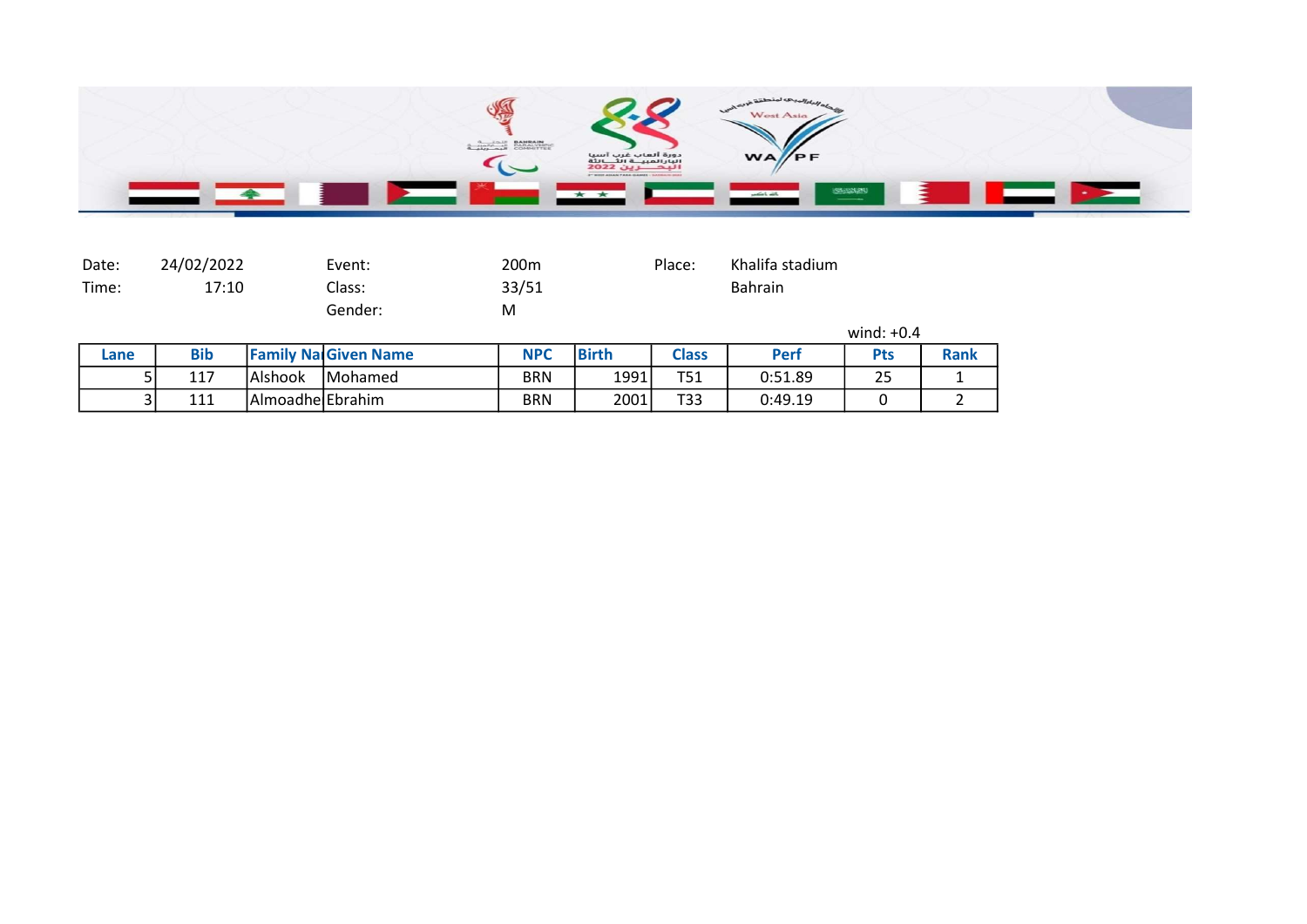

| Date: | 24/02/2022 | Event:  | 200m | Place: | Khalifa stadium |
|-------|------------|---------|------|--------|-----------------|
| Time: | 17:20      | Class:  | 34   |        | <b>Bahrain</b>  |
|       |            | Gender: | Μ    |        |                 |

|      |            |                |                                      |            |              |              |              | wind: $-0.5$ |      |  |
|------|------------|----------------|--------------------------------------|------------|--------------|--------------|--------------|--------------|------|--|
| Lane | <b>Bib</b> |                | <b>Family Na Given Name</b>          | <b>NPC</b> | <b>Birth</b> | <b>Class</b> | <b>IPerf</b> | <b>Pts</b>   | Rank |  |
|      | 220        | <b>INawad</b>  | lAhmed                               | UAE        | 2003         | T34          | 0:28.66      |              |      |  |
|      | 213        |                | <b>Al-Kubaisi Mohammed Rashid AJ</b> | QAT        | 1993         | T34          | 0:30.97      |              |      |  |
| 61   | 215        | lArshid        | Ali                                  | QAT        | 2004         | T34          | 0:31.76      |              |      |  |
|      | 221        | <b>Alkindi</b> | lAbdulaziez                          | <b>UAE</b> | 2002         | T34          | 0:31.77      |              | 4    |  |
| 41   | 155        | l Alalwani     | Ahmed                                | <b>KSA</b> | 2003         | T34          | 0:32.07      |              |      |  |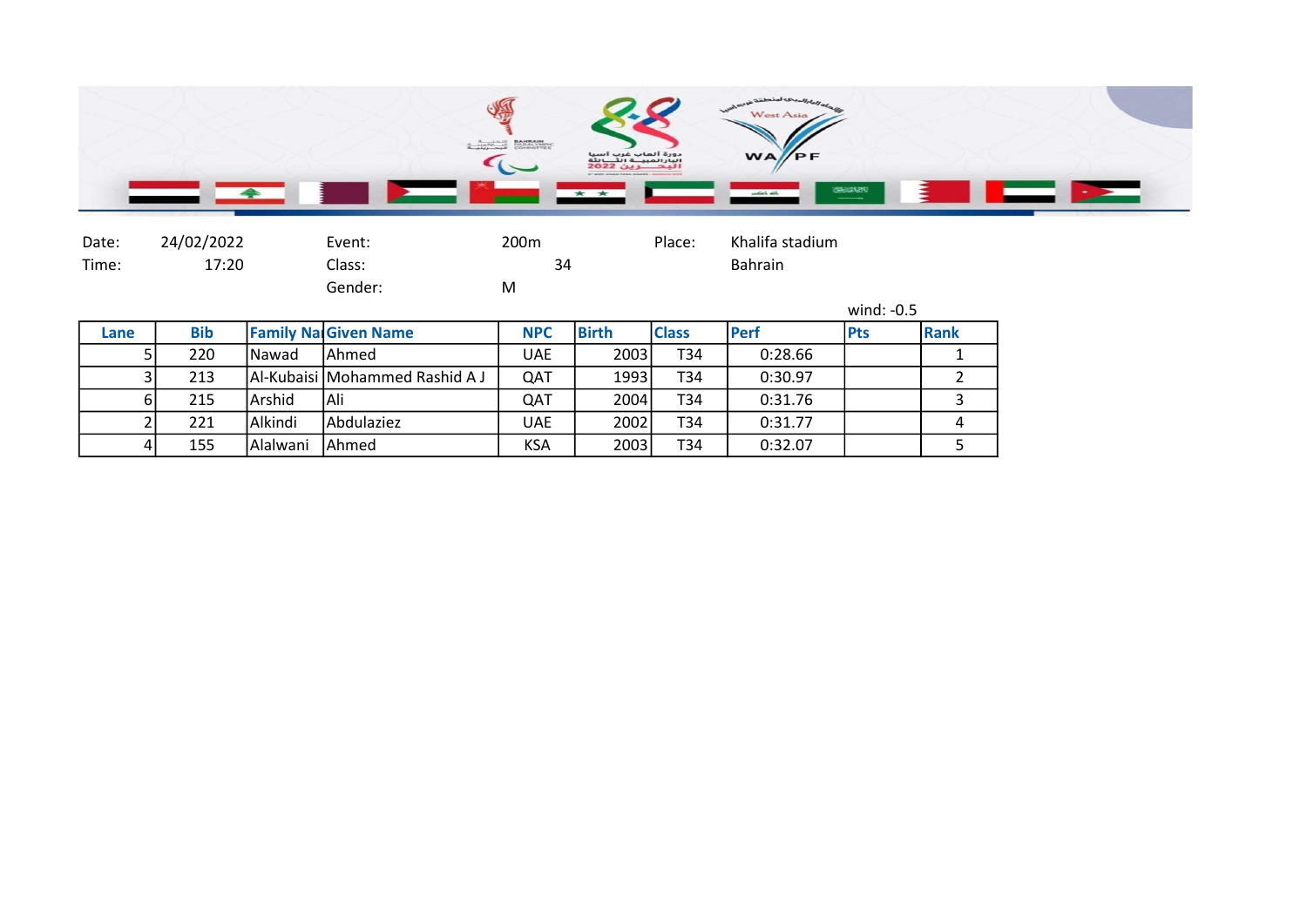|                                                 | $\mathbf{r}$                                                                                                     |     |                                   |
|-------------------------------------------------|------------------------------------------------------------------------------------------------------------------|-----|-----------------------------------|
| BAHRAIN<br>PARALYHPIC<br>$4.10^{10}$ and $8.10$ | دورة ألعاب غرب آسيا<br>البارالمبيــة الثــــالثة<br>WA/PF<br>2022 JUL<br>BY WEST ASSAN FARA GAMES - DANNAIN SCES |     |                                   |
| * *                                             | Jin Jahre                                                                                                        | $-$ | <b>Contract Contract Contract</b> |

Date: 24/02/2022 Event: 200m Place: Khalifa stadium Time: 17:30 Class: 53 Bahrain Gender: M

|      |            |          |                             |            |              |                 |             | wind: $-0.4$ |      |
|------|------------|----------|-----------------------------|------------|--------------|-----------------|-------------|--------------|------|
| Lane | <b>Bib</b> |          | <b>Family Na Given Name</b> | <b>NPC</b> | <b>Birth</b> | <b>Class</b>    | <b>Perf</b> | <b>Pts</b>   | Rank |
|      | 152        |          | Algurashi Adbulrahman       | KSA        | 1997         | T53             | 0:27.91     |              |      |
| 4    | 166        | lAlenzei | l Abdullah                  | <b>KUW</b> | 1993         | T <sub>53</sub> | 0:28.54     |              |      |
|      | 222        |          | AlmazroudMohammed           | UAE        | 2001         | T <sub>53</sub> | 0:29.20     |              |      |
|      | 130        | Qasim    | Yusuf                       | <b>BRN</b> | 1997         | T53             | 0:34.81     |              |      |
| 6    | 128        | Nooh     | Ahmed                       | <b>BRN</b> | 2007         | T53             | 0:36.07     |              |      |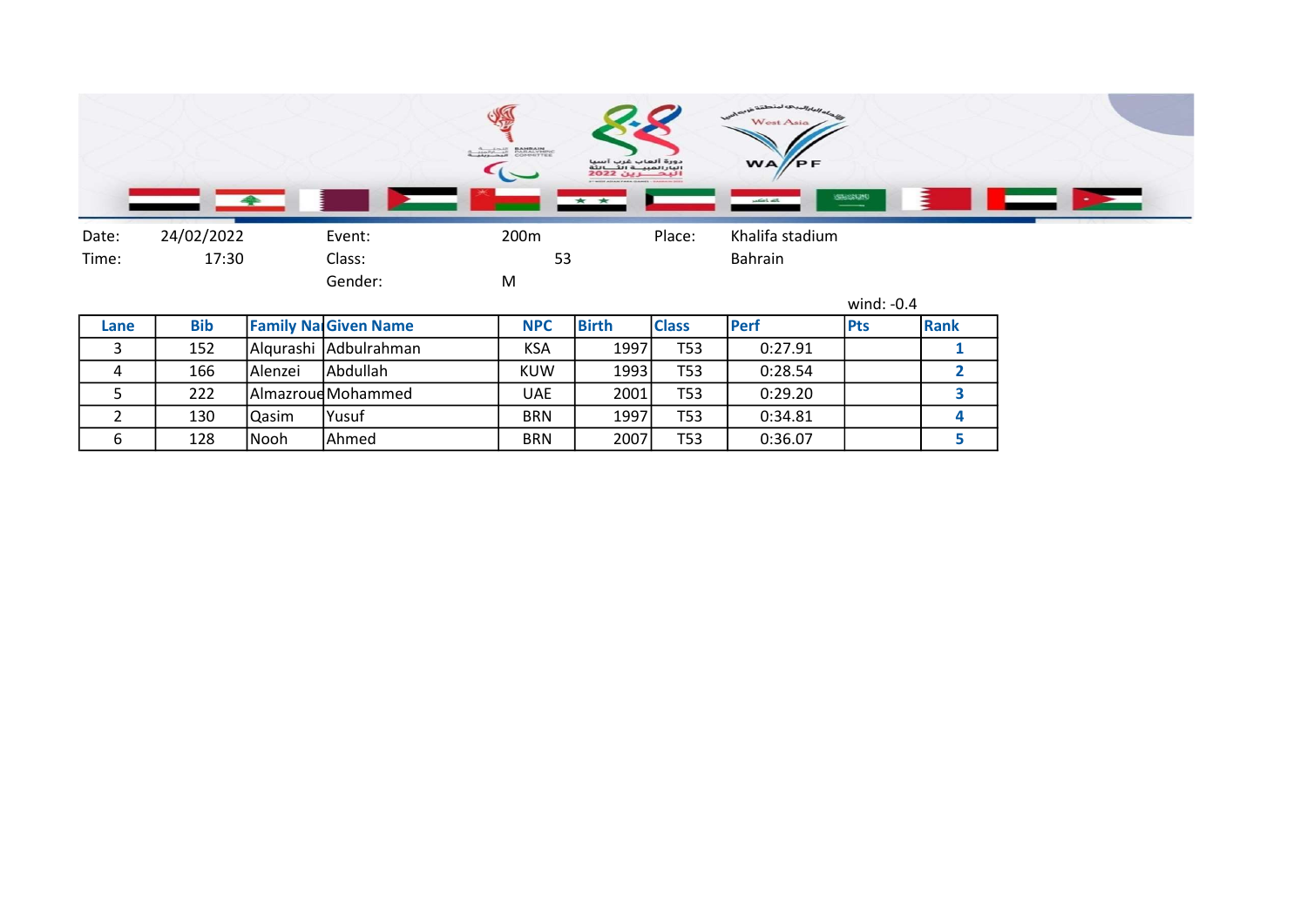

| Date: | 24/02/2022 |           | Event:                      | 200 <sub>m</sub> |              | Place:       | Khalifa stadium |              |                |
|-------|------------|-----------|-----------------------------|------------------|--------------|--------------|-----------------|--------------|----------------|
| Time: | 17:40      |           | Class:                      | 54               |              |              | <b>Bahrain</b>  |              |                |
|       |            |           | Gender:                     | M                |              |              |                 |              |                |
|       |            |           |                             |                  |              |              |                 | wind: $-0.4$ |                |
| Lane  | <b>Bib</b> |           | <b>Family Na Given Name</b> | <b>NPC</b>       | <b>Birth</b> | <b>Class</b> | <b>Perf</b>     | <b>Pts</b>   | <b>Rank</b>    |
|       | 165        | Alrajehi  | <b>Faisal</b>               | <b>KUW</b>       | 1998         | T54          | 0:26.43         |              |                |
| 6     | 151        | Alzahrani | <b>IJamaan</b>              | <b>KSA</b>       | 1995         | T54          | 0:27.14         |              | $\overline{2}$ |
| 31    | 154        | Algarni   | Albaraa                     | <b>KSA</b>       | 2007         | T54          | 0:27.98         |              | 3              |
| 41    | 223        | Alhosani  | Badir Abbas                 | <b>UAE</b>       | 1985         | T54          | 0:28.24         |              | 4              |
|       | 118        | Alwaqza   | l Nassar                    | <b>BRN</b>       | 2002         | T54          | 0:28.97         |              | 5              |
|       | 126        | Mihsen    | Mohamed                     | <b>BRN</b>       | 2001         | T54          | <b>DNS</b>      |              |                |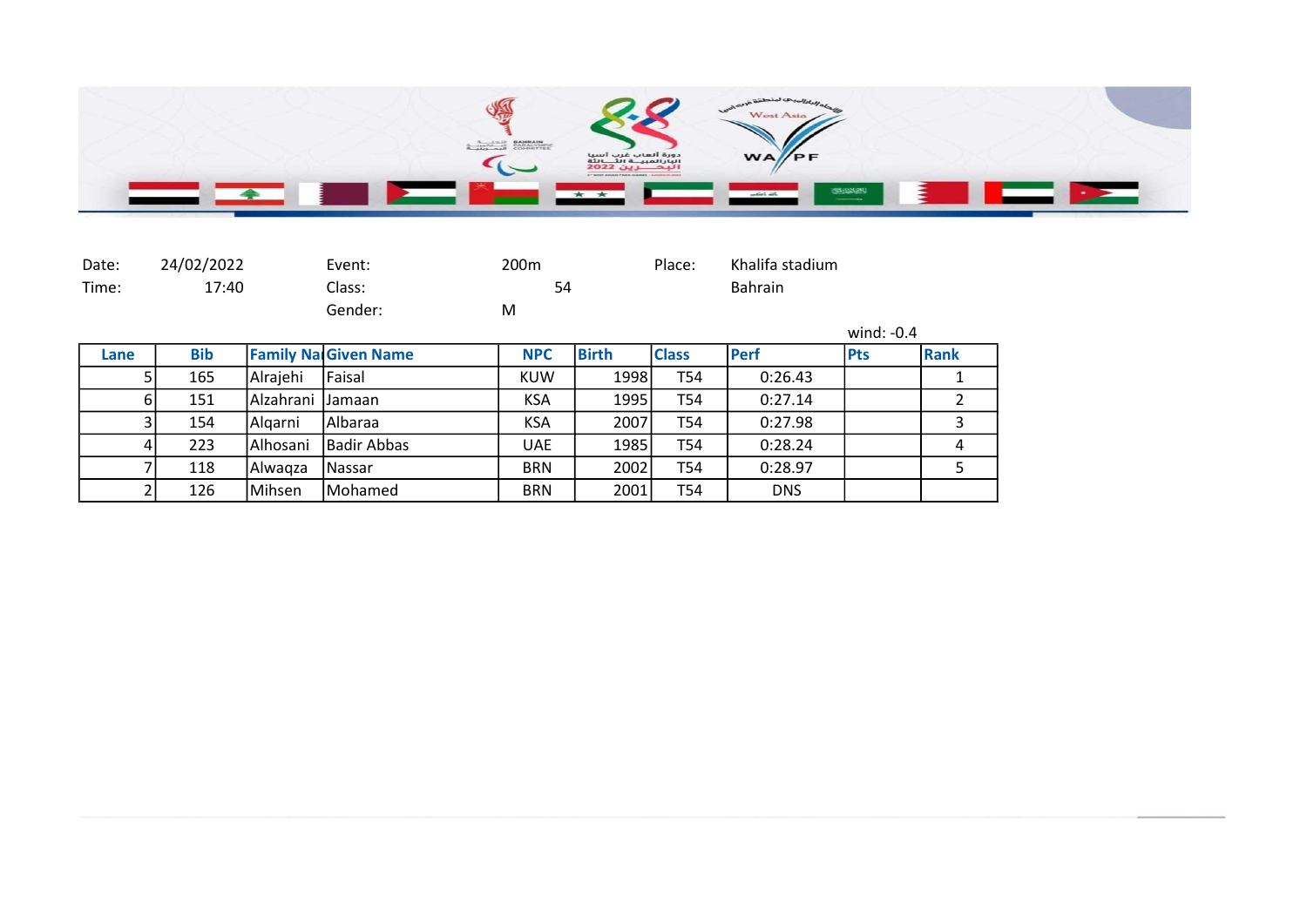

| Date: | 24/02/2022 |        | Event:                      | 200m       |              | Place:       | Khalifa stadium |            |      |
|-------|------------|--------|-----------------------------|------------|--------------|--------------|-----------------|------------|------|
| Time: | 17:40      |        | Class:                      | 35         |              | Bahrain      |                 |            |      |
|       |            |        | Gender:                     | W          |              |              |                 |            |      |
| Lane  | <b>Bib</b> |        | <b>Family Na Given Name</b> | <b>NPC</b> | <b>Birth</b> | <b>Class</b> | Perf            | <b>Pts</b> | Rank |
|       | 147        | Suwaed | <b>Fatimah</b>              | IRQ        | 2007 T35     |              | 34.22           |            |      |